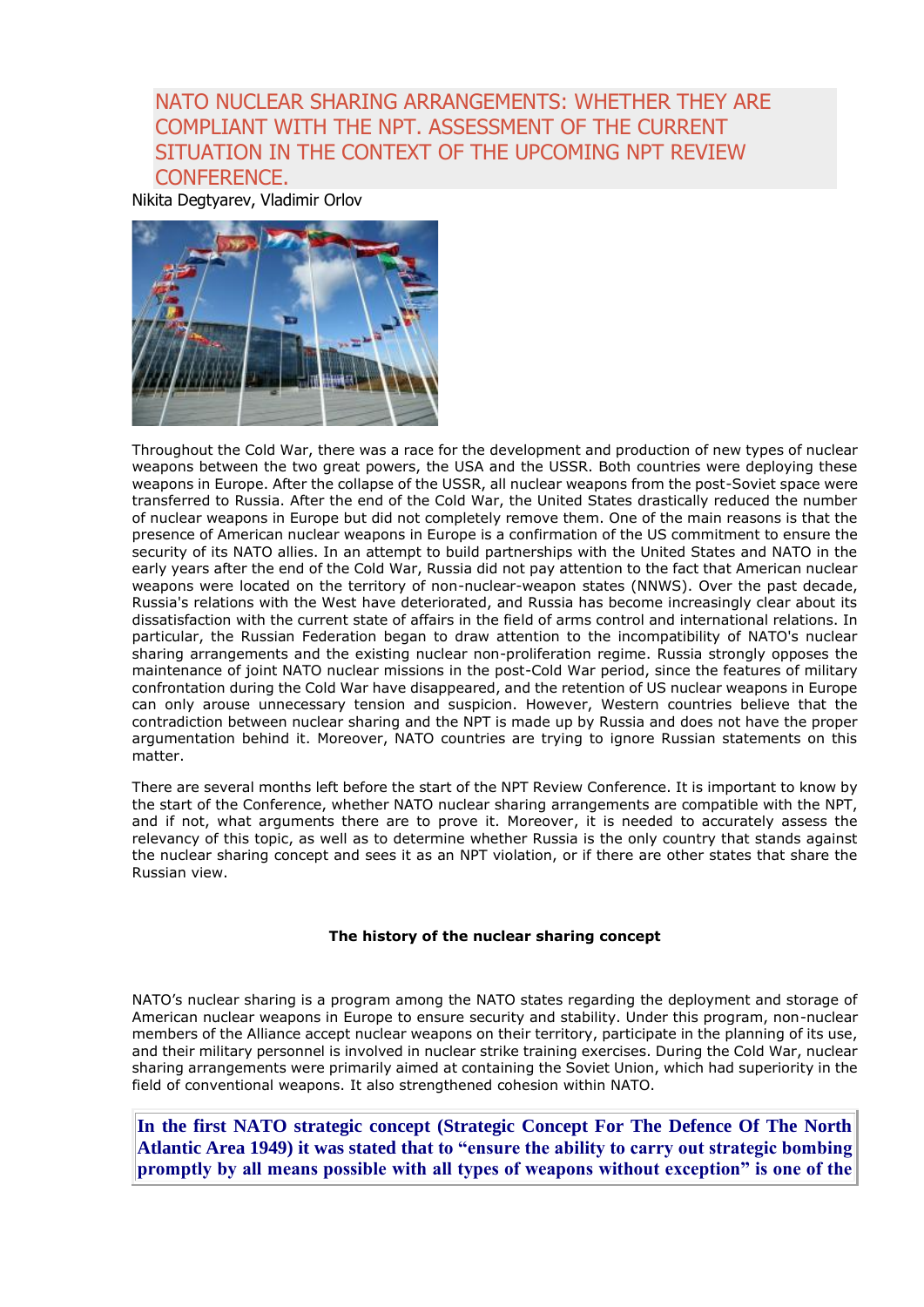**basic undertakings[1]. That is, nuclear weapons were meant as a mutual guarantee of NATO security and collective defense already in 1949.**

In July 1953, the United States decided to deploy its nuclear weapons on the European continent as a key defense measure for NATO states in Europe. The first American nuclear weapons arrived in Europe in September 1954. It should be noted that at that time there was no clear concept of joint nuclear missions.

In December 1960, the United States announced to the North Atlantic Council that it intended to create a NATO Multi-Lateral Force (MLF). In May 1961, the MLF concept was announced publicly. It was suggested that the MLF could consist of bombers, submarines, and tactical nuclear weapons[2], which would be manned by mixed nationality crews, with participation open to all NATO states.

The Soviet Union reacted negatively to this announcement. Before this announcement in December 1960, Gromyko had given a speech at the session of the Supreme Soviet of the USSR with the following words:

"Making NATO a "nuclear power" would in practice mean making West Germany a "nuclear power"... Transferring nuclear missile weapons to NATO command and giving West German militarists access to these weapons would be a crime against peace"[3].

The note from the Soviet government to the Federal Republic of Germany government of February 5, 1963, also illustrated the criticism well (copies were sent to the governments of more than 40 states):

"The Soviet government considers it necessary to declare that the access of the Bundeswehr to nuclear weapons, regardless of the form of such access (and now the question of the form of admission is being intensively discussed in the West) would mean a very serious aggravation of the situation in Europe. Whichever way nuclear weapons fell into the hands of the Bundeswehr, directly or indirectly, the Soviet Union would see it as an immediate threat to its vital national interests and would be forced to immediately take the necessary measures dictated by such a situation"[4].

And by the note from the USSR government to the US government dated April 8, 1963:

"Regardless of what final forms the plans to create NATO nuclear forces take - whether the form of "multinational" or "multilateral" forces or both together - from what has already been made public, one thing is clear - this is the intention of the United States and other NATO powers to open access to nuclear missile weapons for the Bundeswehr and the armed forces of other countries, expand the scope of preparations for a thermonuclear war even wider and unleash a nuclear missile arms race that does not know either state or geographic boundaries… If the United States, Britain, and France followed the path of nuclear proliferation, the Soviet government, of course, would be forced to draw appropriate conclusions based on the new situation and take such measures that would ensure the maintenance of the security of the Soviet Union, its friends, and allies"[5].

The USSR criticized the transformation of NATO into a nuclear bloc, moreover, even directly accused the West of proliferating nuclear weapons. However, it is clear from these notes that West Germany's access to nuclear weapons and, consequently, the subsequent political strengthening of this country, caused more concern than the very fact of NATO's joint nuclear policy. Fears that West Germany would gain access to nuclear weapons are reflected in many letters and statements from the USSR[6]. After December 1964, the United States stopped active diplomacy in promoting the concept of MLF. This was influenced by many factors: the position of the American Senate, active Soviet diplomacy against the MLF, disagreements within NATO, the reaction of the European public, and representatives of the executive branch.

However, the very idea of collective nuclear planning did not cease to exist. In February 1966, a Special Committee created a year earlier at the initiative of US Secretary of Defense Robert McNamara and within the framework, the Nuclear Planning Working Group began work that focused on the consideration of NATO nuclear planning: discussion of the strategic nuclear threat, the available forces, the potential results of a nuclear war[7].

The Soviet Union reacted critically to the creation of the group. However, as both William Alberque and Roland Timerbaev note, the Soviet leadership did not view this group as an obstacle to concluding a future NPT. The position was not as categorical as in the case of the MLF due to the NPT negotiation process already being underway at that time.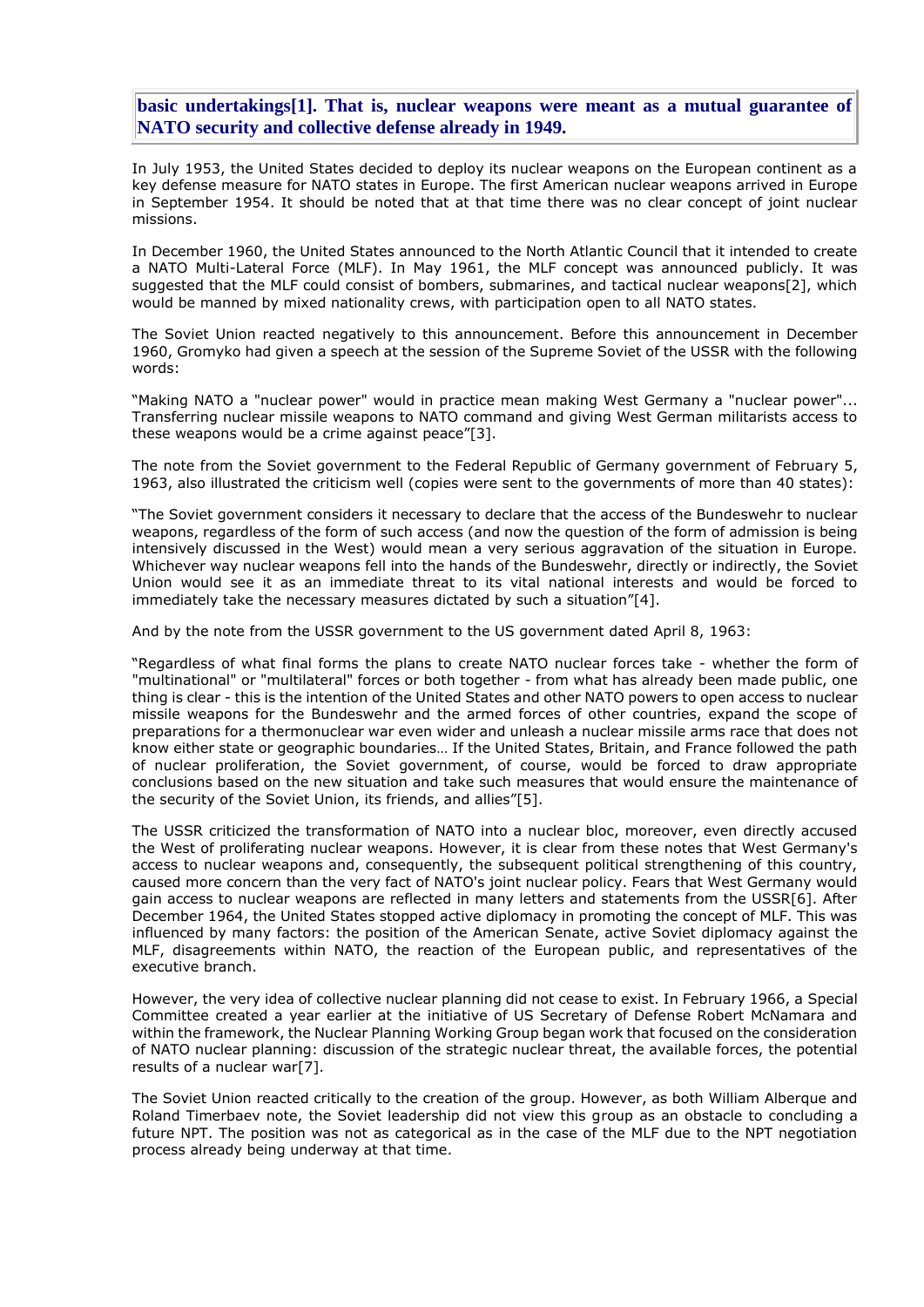**During bilateral negotiations between the USSR and the United States, the United States made it clear that it was not ready to participate in an agreement that would deprive its NATO allies of participating in strengthening NATO defense, including through nuclear planning. However, the United States made some concessions, making it clear that the United States would not proliferate nuclear weapons or grant national control to any country over American nuclear weapons, including West Germany.**

This can be seen in a letter from President Johnson to Kosygin (the letter is believed to be dated January 1966):

"Our willingness is based on the strong conviction that it would be contrary to the interests of the United States if any presently non-nuclear nation were to acquire such a right or ability to fire nuclear weapons. In this respect, I believe that your interests and ours coincide. Since you have concentrated your comment on the Federal Republic of Germany, let me make it clear that this position applies to the Federal Republic of Germany as to all non-nuclear powers, and is so understood by the Federal Republic of Germany.

At the same time, I must also make clear that we are not prepared to enter into any agreement that would deny our allies the possibility of participating in their own defense through arrangements that would not constitute proliferation"[8].

The US consent not to give NATO countries control over American nuclear weapons is more clearly reflected in a Memorandum from the President's Special Assistant (Rostow) to President Johnson dated September 2, 1966:

"… Bob McNamara's and my judgment is that the probe should take place on this question: Would the Russians sign a treaty if we were to guarantee that we would not surrender under any future circumstances, and whatever the form of nuclear organization in the West, our veto over the firing of nuclear weapons?"[9]

An important issue was resolved. Further, a joint working group of the USSR and the United States began to form a draft of the future treaty. According to William Alberque, in the process of negotiations on Articles 1 and 2 of the NPT, the Soviet Union abandoned its wording prohibiting NNWS from participating in nuclear activities, exercises, and also prohibiting the deployment of nuclear weapons on the territory of allies. The USSR did not object to NATO nuclear planning and consultations.

**However, the Alberque's work mentions Gromyko's statement that the Soviet Union reserves the right to return to discussing this issue on a bilateral basis[10]. This proves that, when approving the text of the future treaty, the country did not fully agree with the idea of NATO nuclear planning.**

By December 1966, the USSR and the United States had approved the draft NPT (except for the provisions relating to safeguards), and in mid-December, NATO approved the creation of the Nuclear Planning Group (NPG), which exists to this day.

Both superpowers were interested in creating a treaty that would prevent the proliferation of nuclear weapons and the emergence of new states possessing them, so the countries made some concessions. The United States moved away from the idea of creating "NATO nuclear weapons", and the Soviet Union softened its position on the existence of an explicit ban on joint nuclear planning in the NPT. During the signing of the NPT, the parties had the same understanding of Articles 1 and 2 of the NPT, since the USSR would not have signed the Treaty in the event of different approaches of the USSR and the United States to the issue of nuclear nonproliferation. As Gromyko said about the future Treaty: "... the wording should not give rise to different interpretations of the obligations of states fixed in the treaty. You cannot sign a treaty knowing that it gives rise to opposite interpretations. It is necessary to accurately formulate the respective obligations of the parties to the agreement."[11]

#### **How does nuclear sharing work nowadays?**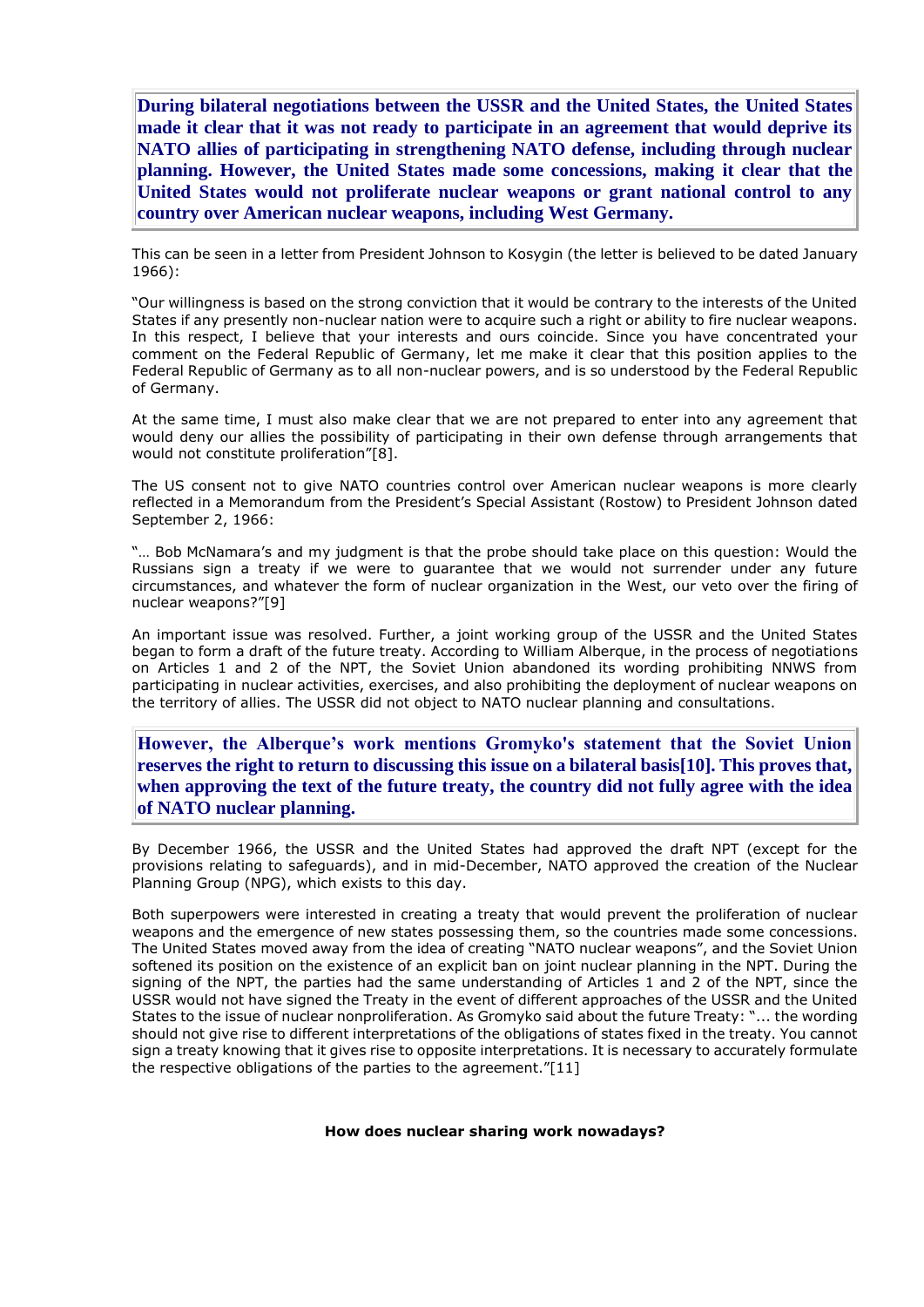The nuclear planning process in NATO member states takes place at the NPG. The NPG, the highest governing body for nuclear policy in the Alliance, reviews and discusses nuclear policy and military exercises on the use of nuclear forces[12]. Military exercises on the use of these forces are also agreed upon.



**According to the Nuclear Threat Initiative, there are about 150 American B61 tactical bombs in Europe. Six facilities with US nuclear weapons are located in five countries: Belgium (10-20) (Kleine Brogel Air Base), Germany (10-20) (Büchel Air Base), Italy (60- 70) (Aviano Air Base and Ghedi Torre Air Base ), The Netherlands (10-20) (Volkel Air Base) and Turkey (60-70) (Incirlik Air Base)[13].**



Unlike the Cold War period, when US ballistic missiles with nuclear warheads were installed in Europe, the B61 bombs are designed to be delivered only by combat aircraft. The list of combat aircraft that can carry B61 on board includes the American F-15 E, F-16 C / D, Belgian, Dutch and Turkish F-16s, as well as the German and Italian PA-200 Tornado[14]. It is important to understand that although US nuclear weapons are located in the national territories of five NATO states, the responsibility for maintaining and protecting US nuclear bombs stored in Europe lies with the US Air Force. Moreover, although in the event of a war, this arsenal can be installed on the aircraft of the country in which it is stored, these nuclear weapons remain under the command and control of the United States. Only the United States decides whether to use it or not. The B61 bomb includes several security mechanisms designed to prevent unauthorized use:

1) an aircraft needs to have Aircraft Monitoring and Control (AMAC) computers that provide safing, arming, and fuzing functions of the bomb;

2) a pilot can input the Permissive Action Links code arming the bomb only through AMAC system;

3) activation code consists of a 6-12-digit number with a limited number of attempts to enter[15].

Activation codes come directly from Washington DC.

**Although the United States cooperates with NATO members in developing NATO nuclear policy, holds meetings and joint nuclear military exercises, and stores B61 bombs in**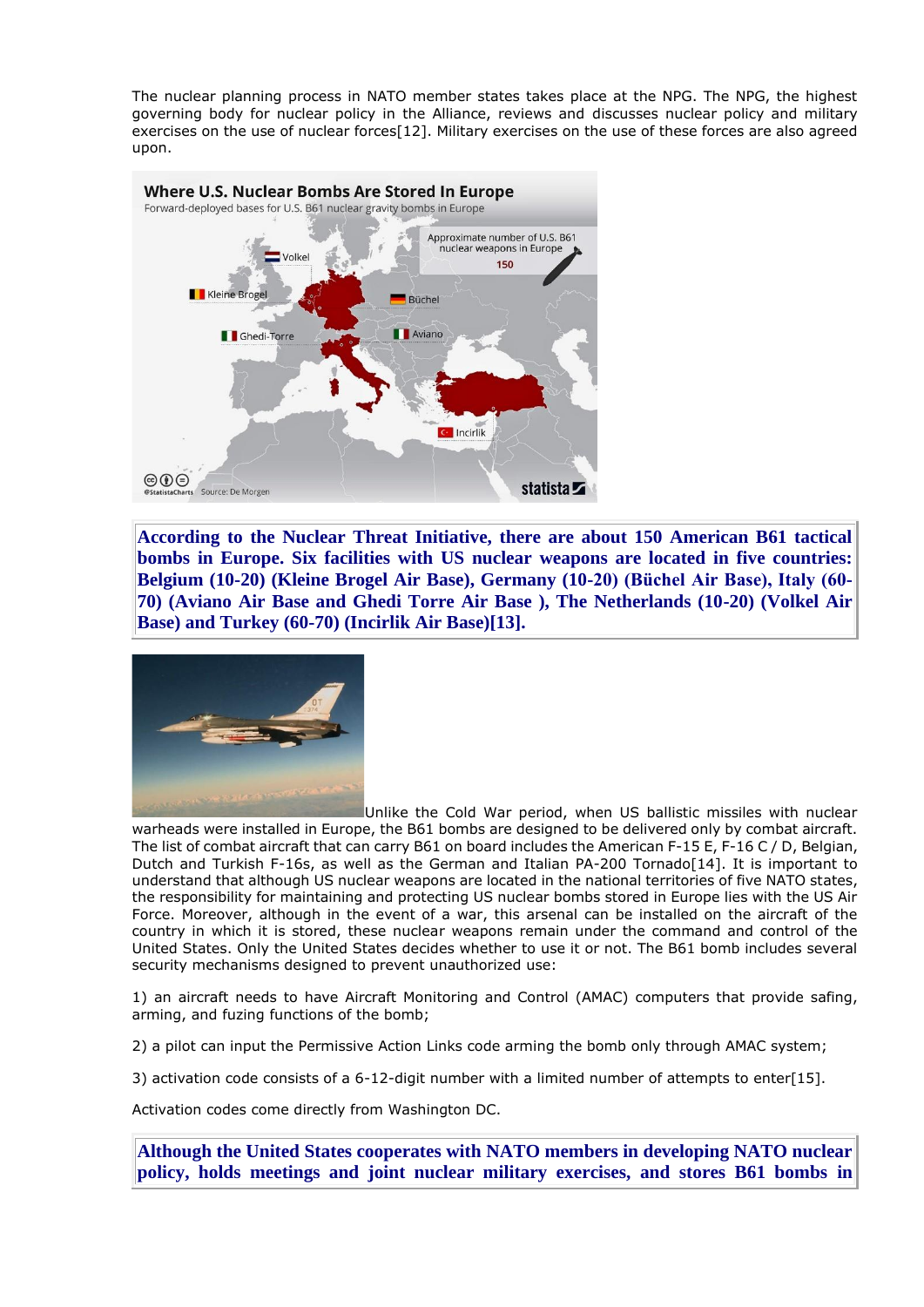**European countries, in the end, it depends only on the United States whether this nuclear weapon will be used.**



In 2017, it was announced that the United States was planning to upgrade its existing B61 bombs to modification 12 as part of the Life extension program. The program will allow keeping these bombs in the arsenal for the next 20-30 years[16]. The first production unit of the weapon will be completed in the fiscal year 2022[17].

The modernization will be fully completed in 2025[18]. B61-12 will have new combat characteristics, updated security and radar components, modified power supplies, etc [19]. One of the key points is the modernization of the tail section of the aerial bomb (removal of the parachute, installation of an improved GPS and inertial guidance system), which actually makes it a high-precision weapon, and also allows the bomb to be equipped with a nuclear warhead of lower yield. The accuracy can reach 30 meters. Also, due to the new modification, carrier aircraft do not need to fly in close proximity to the target, thereby increasing the chance of avoiding falling into the enemy's air defense range.

The concept of nuclear sharing arrangements is not a rudiment of NATO during the Cold War but practice that is still in force today. NATO countries conduct relevant exercises, keep American nuclear weapons on their territory, and have military bombers to deliver them. The planned modernization of the American nuclear weapons located in Europe only confirms that the United States and NATO countries are seriously considering these tactical weapons.

## **Positions of NATO countries and Russia on nuclear sharing issue**

The first thing the American side draws attention to is that the concept of NATO nuclear sharing arrangements was developed even before the creation of the NPT. At the same time, the NPT was adopted without prohibiting this concept. Moreover, historical records indicate that the text of the NPT was drafted by the USSR and the United States in such a way that NATO's nuclear policy was consistent with this text. Thus, NATO's nuclear agreements preceded the NPT, and they were fully taken into account when concluding the treaty. After the treaty entered into force, the Soviet Union also did not indicate that there was a violation of the treaty. That is, NATO nuclear policy complies with the NPT and does not contradict it, and Russia began to oppose nuclear sharing after its nuclear weapons began to be deployed only on Russian national territory. Here it is worth mentioning the position of Roland Timerbaev, one of the authors of the NPT, who confirmed that nuclear sharing contradicts the NPT (in an interview with Anton Khlopkov):



"Incidentally, the body responsible for making NATO nuclear policy decisions, which is now called the Nuclear Planning Group, de facto continues to exist. This gives a pretext to some politicians and officials to interpret the NPT in a way that allows bloc participation in nuclear issues. That is a mistaken interpretation. Joint nuclear missions by NATO members, or "nuclear sharing," are prohibited by the treaty."[20]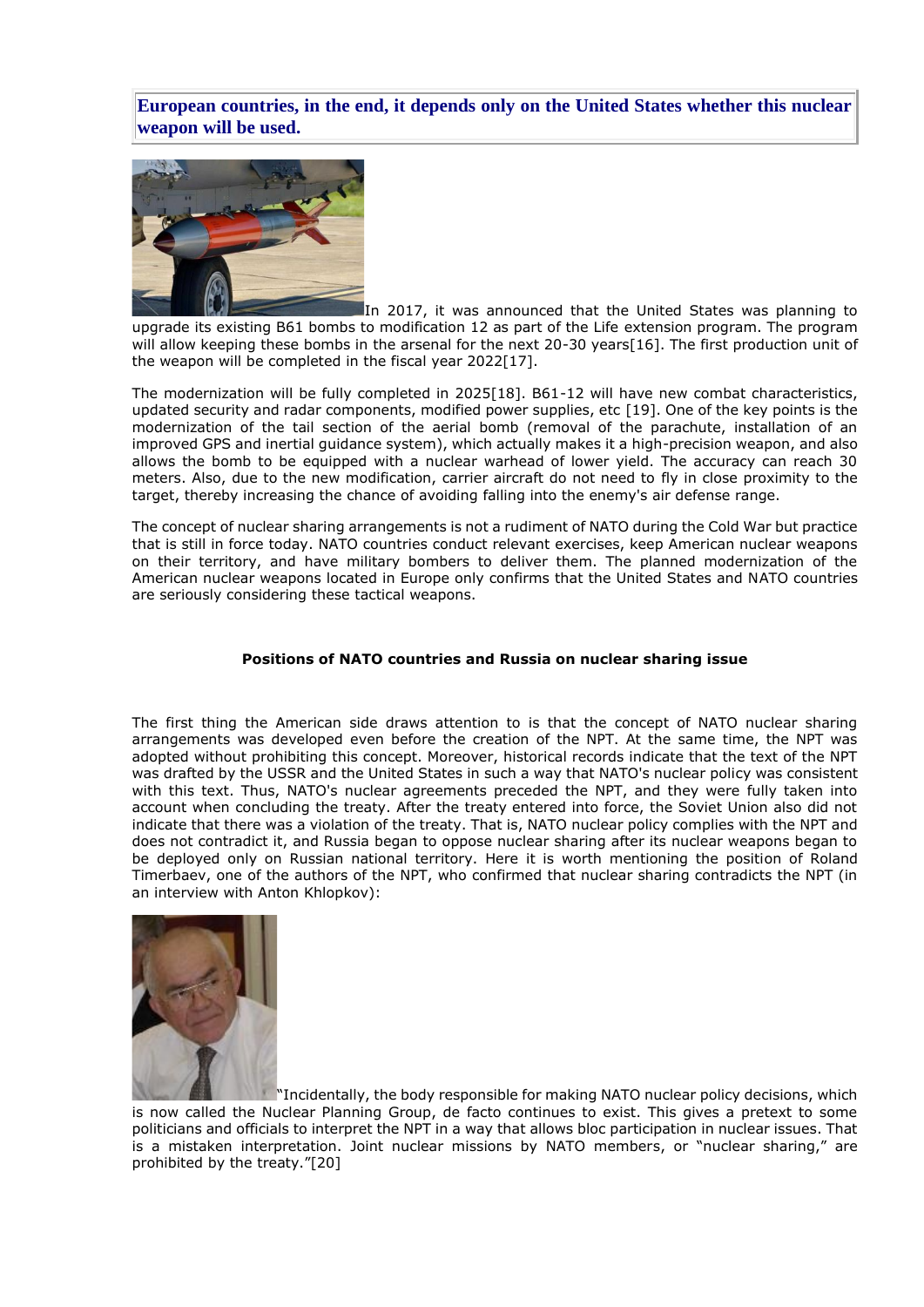The modernization of the B61 bombs proves that the United States is not going to give up them on their deployment in Europe. Also, according to the 2018 US Nuclear Posture Review, these bombs will remain in service, as they "can hold at risk a variety of protected targets". Moreover, F-15E fighter-bombers and NATO allied dual capable aircraft will be replaced with forward-deployable, nuclear capable F-35. This is "a key contributor to continued regional deterrence stability and the assurance of allies"[21].

At the 2018 NATO summit in Brussels, the participating States reaffirmed that the primary purpose of NATO nuclear forces is deterrence and that "as long as nuclear weapons exist, it [NATO] will remain a nuclear alliance"[22]. This was also reaffirmed in the London Declaration in December 2019. At the same time, at each NATO meeting, the participating countries reaffirmed their commitment to the NPT obligations. It can be concluded that the Western countries do not see contradictions between nuclear sharing and the NPT.

However, the participating countries are not always as united on this issue as they seem. In early 2010, several NATO countries - Belgium, Germany, Luxembourg, the Netherlands, and Norway - called on the United States to remove nuclear weapons from Europe. They argued that these weapons no longer serve military purposes in Europe and that withdrawing them would demonstrate NATO's commitment to the idea of a world free of nuclear weapons. The countries argued that NATO can achieve the political goals of the concept of nuclear sharing arrangements in other ways. For instance, the United States can expand deterrence and ensure the security of its allies in Europe through conventional weapons, missile defense, and strategic intercontinental missiles. Moreover, since nuclear weapons do not play a military or political role in Europe, they are no longer a symbol of the alliance's solidarity and cooperation[23]. This initiative appeared after the promise of the German government in 2009 to speak within the framework of the Alliance for the removal of nuclear weapons from Germany. For the first time, the government of one of the countries storing American nuclear weapons on its territory has so clearly expressed itself in favor of the withdrawal of these weapons.

At the same time other NATO member states, including some new members, argued that US tactical nuclear weapons in Europe not only remain militarily relevant but are also an important indicator of US commitment to NATO security and solidarity. Withdrawing nuclear weapons from Europe would mean that the United States has changed its commitment to NATO security. This point of view was especially supported by countries such as Poland and the Baltic states, which felt threatened by Russia and its arsenal of tactical nuclear weapons[24].



Foreign ministers of NATO states addressed the issue of US nonstrategic nuclear weapons in Europe during a meeting in Tallinn in April 2010. At the meeting, Allied members sought to balance the views of those countries that sought to withdraw nuclear weapons and those that argued that these weapons were still providing security and solidarity within the block. After the meeting, Secretary of State Hillary Clinton said that the United States was not opposed to reducing the number of US nuclear weapons in Europe, but this process should be associated with a reduction in the number of Russian tactical nuclear weapons. Moreover, everyone agreed that nuclear weapons would not be removed from Europe if there was no consensus of all NATO member states on this issue[25]. The adoption in November 2010 of the new Strategic Concept and the subsequent Deterrence and Defense Posture Review in May 2012 managed to consolidate the allies, however, according to some experts, they did not completely eliminate the differences that appeared within the alliance[26].

What is the attitude to the nuclear sharing arrangements of the countries on the territory of which the American nuclear weapons are now?

## *Belgium*

On the territory of Belgium there are about 20 B61 bombs, and Belgium also has an F-16 A / B combat aircraft designed to use B61 nuclear bombs. In 2016, Belgium began replacing these aircraft. In 2018, it was decided to replace them with American F-35s[27]. The Belgian government does not confirm or deny information about the presence of American nuclear weapons in Belgium. It is worth noting that in 2010 a group of anti-nuclear activists managed to infiltrate the Kleine Brogel Air Base and even get into the place of the alleged storage of nuclear bombs. After this incident, the fact of poor-quality protection of the Belgian military facility was revealed[28].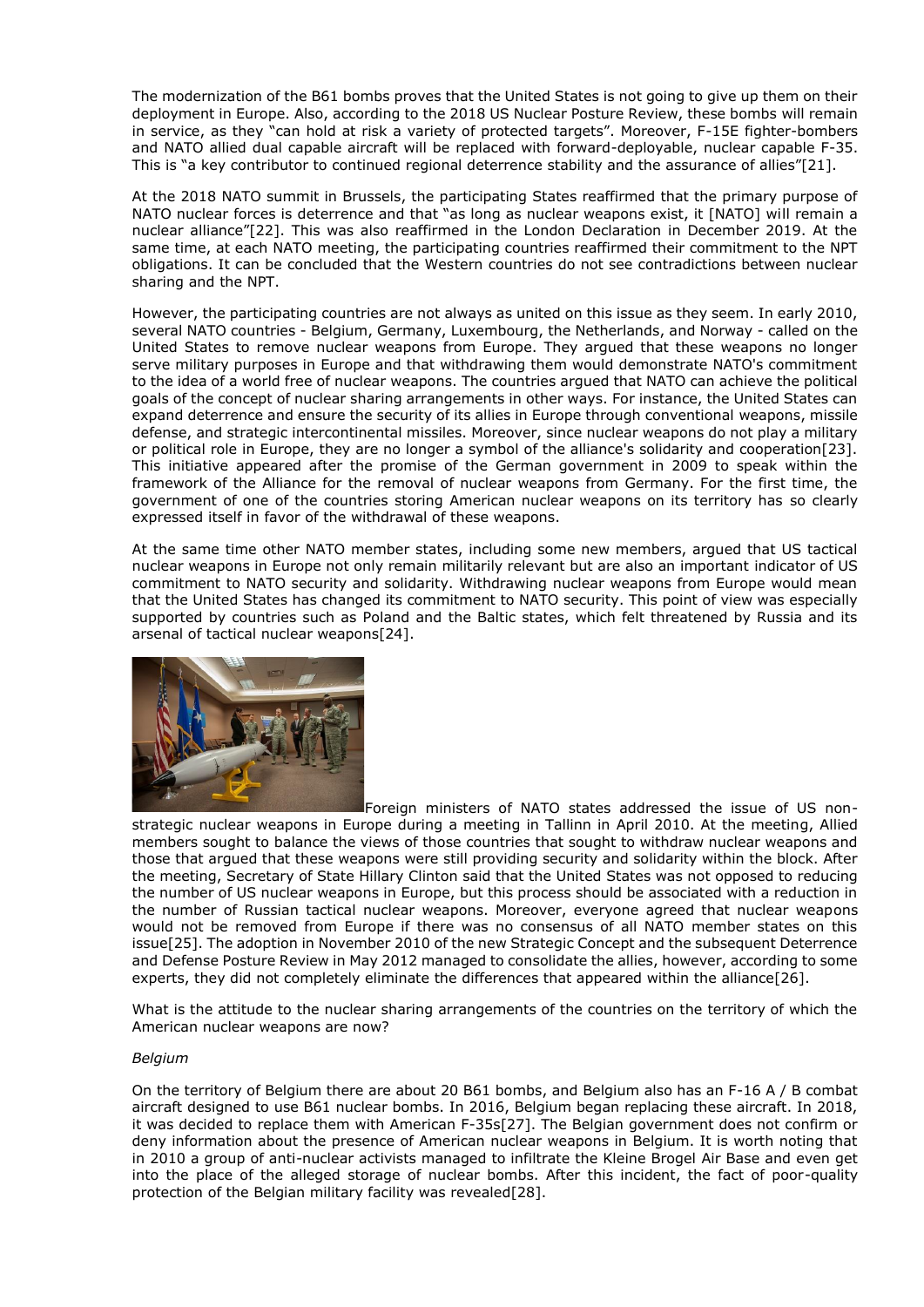On January 16, 2020, the Belgian parliament voted on a resolution on the withdrawal of American nuclear weapons from Belgium and accession to the Treaty on the Prohibition of Nuclear Weapons (TPNW). 66 MPs voted for - 74 against, and the resolution was rejected. Also, according to a survey by the International Campaign to Abolish Nuclear Weapons (ICAN), conducted in April 2019, 64% of Belgians are in favor of signing the TPNW (17% are against)[29]. The difference of 8 votes in parliament and the mood of the civilian population is an indicator of an ambiguous position on the issue of the location of American nuclear weapons in Belgium.

#### *Germany*

Germany stores about 20 B61 bombs at the Büchel Air Base and has means of delivery - PA-200 Tornados combat aircraft [30], which Germany is going to replace with American F-18s [31]. Germany is trying to remain silent regarding the presence of nuclear weapons on its territory.

However, in early May, representatives of the Social Democratic Party of Germany (SPD) began a discussion about the need to withdraw US nuclear weapons from German territory [32], since US nuclear weapons on German soil do not strengthen the country's security, but rather vice versa. Besides, the policies of the Trump administration have left the risk of nuclear escalation unmanageable. It was also noted that other countries had already rejected US nuclear weapons without asking NATO questions. The fraction of the Christian Democratic Union and the Christian Social Union in Bavaria strongly opposed the idea of withdrawing American nuclear weapons. Neither the Free Democratic Party of Germany supported the statements of the SPD. External players (USA) also spoke negatively about this. On May 15, the American ambassador to Warsaw Georgette Mosbacher said that if Germany wanted to reduce NATO's nuclear potential and weaken the alliance, then perhaps Poland could deploy American nuclear weapons and their means of delivery on its territory. The Russian side noted that the plan to move the nuclear weapons from Germany to Poland would be "a direct violation of the fundamental Russia-NATO act, in which NATO pledged not to deploy nuclear weapons either at that moment or in the future on the territory of the new members of the North Atlantic Alliance"[33]. Russia is closely following the development of this plot.

## *Italy*

There are 45-55 B61 bombs in Italy. There are also combat aircraft designed to deliver these bombs - F-16 C / D and PA-200 Tornados. Italy plans to purchase F-35 from the United States and begin replacing existing aircraft in 2024. Italy is the only NATO country to have adopted a resolution that allows the Italian government to consider ratifying the TPNW. This may indicate that the state believes that joining the TPNW and NATO membership can be compatible[34].

#### *Netherlands*

Volkel Air Base has about 20 B61 bombs, and the country has F-16 A/B combat aircraft to deliver them. The Netherlands plans to purchase F-35 combat aircraft from the United States and replace existing bombers in 2024[35]. However, in 2013 it was unclear whether the country would acquire new bombers capable of carrying nuclear weapons. In the fall of 2013, the Dutch parliament adopted a resolution to replace nuclear bombers with new American combat aircraft that cannot be equipped with nuclear weapons. Although this resolution was not binding, nevertheless, it once again shows the fragility of political support by some NATO member states for the concept of joint nuclear missions[36].

## *Turkey*

At the Turkish Incirlik Air Base in southeastern Turkey, there is NATO largest nuclear weapons storage facility, which contains 50 American B61 bombs[37]. In 2016, during an attempted military coup in Turkey, Washington was thinking about withdrawing nuclear weapons from the Incirlik base. Then, during the failed coup, the Turkish authorities closed the airspace in the area of the base, and the base itself was disconnected from the electricity supply for some time. The Turkish base was discussed again in 2019. All autumn 2019, the media and the expert community were discussing the Turkish airbase and the American nuclear weapons stored at this base. Of all the NATO countries on which territory there are American nuclear weapons, Turkey is the only one that does not play an active direct role in the delivery of nuclear weapons using its bombers. On October 14, 2019, The New York Times, citing its unnamed sources, reported that officials from the US Department of State and Department of Energy were discussing the possibility of withdrawing nuclear weapons from the Incirlik base in Turkey. However, at the moment, nothing indicates that the role of the Incirlik base may radically change in the near future and nuclear weapons will be transported somewhere[38].

#### *Russia's position*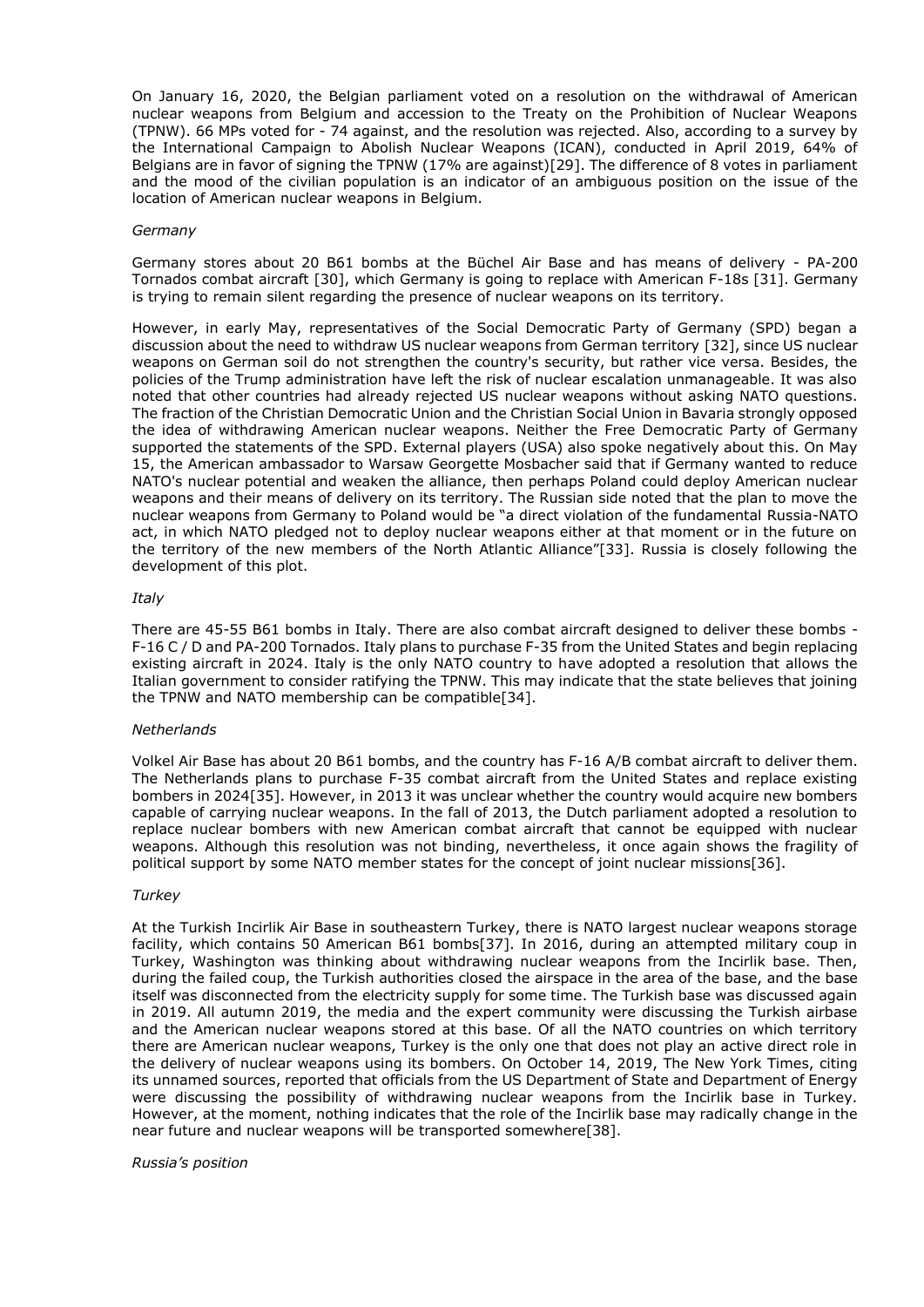2015-16 Russia began to openly declare that American nuclear weapons in Europe and NATO nuclear sharing arrangements are in direct violation of the spirit and letter of the NPT. Especially considering that the military of non-nuclear NATO countries (for example, pilots) are participating in exercises on the use of American TNW deployed in Europe. This was stated by the Minister of Defense of the Russian Federation Sergei Shoigu at the IV Moscow Conference on International Security 2015 (MCIS)[39] and Chief of the General Staff of the Armed Forces of the Russian Federation Valery Gerasimov at the MCIS-2016 conference[40]. In addition, Mikhail Ulyanov at the 2015 NPT Review Conference stated that NATO joint nuclear missions violate Articles 1 and 2 of the NPT [41]. For the first time, Ulyanov voiced Russia's discontent at the Prepcom in 2014. The Ministry of Foreign Affairs of the Russian Federation continues to criticize this NATO concept.

Russia urges the United States and its allies to end violations of the NPT, "to ensure the return of American nuclear weapons to the national territory of the United States and to eliminate all infrastructure that would allow the rapid deployment of these weapons in the territory of other NATO members. It is necessary to completely abandon the conduct of any exercises related to the development of skills in the use of nuclear weapons with the participation of NNWS."[42]

**In addition, Russia notes the fact that the United States remains the only NWS with forward-based non-strategic nuclear weapons outside its territory.**

Article 1 of the NPT states: "Each nuclear-weapon State Party to the Treaty undertakes not to transfer to any recipient whatsoever nuclear weapons or other nuclear explosive devices or control over such weapons or explosive devices directly, or indirectly…"[43]. Article 2 of the NPT: "Each non-nuclearweapon State Party to the Treaty undertakes not to receive the transfer from any transferor whatsoever of nuclear weapons or other nuclear explosive devices or of control over such weapons or explosive devices directly, or indirectly…"[44]. And in this regard, at least three controversial points arise:

- 1. In the case of the nuclear sharing concept, it can be argued that the United States transferred its nuclear weapons to five recipient states.
- 2. During hostilities, it is assumed that aircraft from the US NATO allies can participate in the delivery and use of nuclear weapons. And this can already be called the transfer of indirect control over nuclear weapons. This is especially dangerous when there is an opinion among some NATO states that the NPT does not operate in wartime<sup>[45]</sup>, therefore, the participation of non-nuclear NATO countries in a real military mission with the use of nuclear weapons will not contradict the NPT if military conflict is already underway.
- 3. The provision by a European country of a base for the deployment of American nuclear weapons on its territory can be perceived as an acceptance of indirect control over these weapons. The same applies to the provision of pilots from a European state for NATO joint nuclear exercises.

The Russian side also notes that the deployment of new B61-12 nuclear bombs in Europe objectively lowers the nuclear threshold, that is, the threshold for the use of nuclear weapons. This is due to the peculiarity of the new modification B61-12, which "will be… "more ethical" and "more usable", since it is more accurate and supposedly has less disastrous consequences for the civilian population in the case of the application over large areas"[46]. It is important to note that the United States adheres to the same position concerning Russia and its TNW. The 2018 Nuclear Posture Review notes that Russian lowyield nuclear weapons lower the nuclear threshold, so the United States is increasing the flexibility and combat capability of its nuclear forces, thereby enhancing the effectiveness of deterrence policies and raising the nuclear threshold[47].

An analysis of the countries' positions shows that NATO nuclear sharing arrangements are indeed in some respects inconsistent with the NPT. Moreover, historically, there has been a periodic lack of consensus within the NATO on this issue, and the countries on which American nuclear weapons are located try not to discuss this topic. It is also important to note that NATO nuclear policy can be changed, and nuclear weapons removed from Europe, only if there is a consensus of all NATO member states on this issue.

## **Nuclear sharing in the context of the upcoming NPT Review Conference**

For a better understanding of what attention will be paid to the concept of NATO nuclear sharing at the upcoming NPT Review Conference, the speeches of all countries at the three the Preparatory Committee of the Review Conference were analyzed. The position of Russia will not be shown in this part of the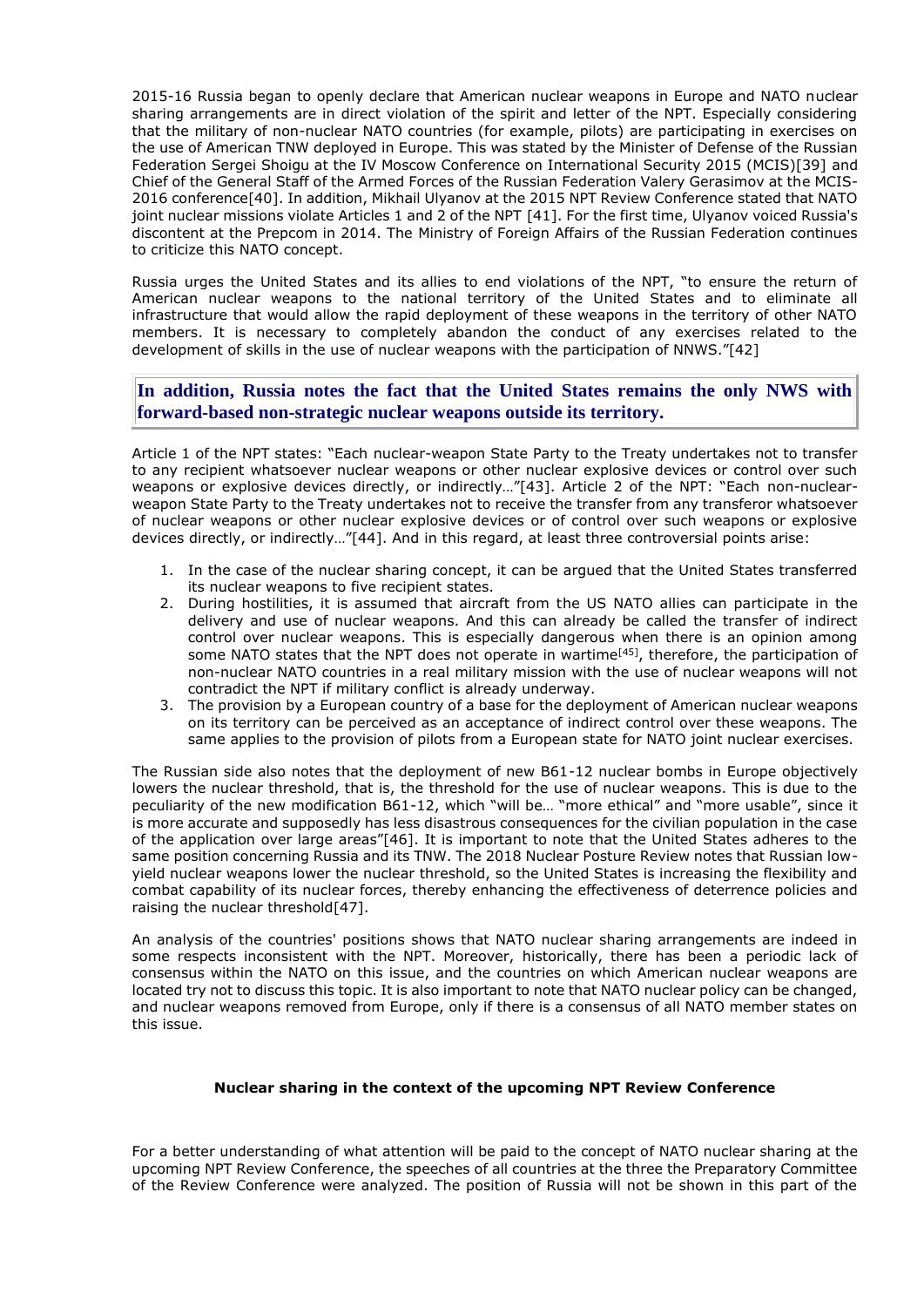work, as it has already been displayed earlier. The analysis showed that not only Russia opposes NATO nuclear sharing.

At the first session of the PrepCom, Cuba criticized American nuclear weapons (including its proliferation in Europe)[48]. Syria criticized US nuclear development in the military sphere[49], and Iran in its speech called the concept of NATO nuclear sharing, in any of its manifestations, an obvious violation of Articles 1 and 2 of the NPT[50]. Kazakhstan in its speech expressed concern about the modernization of nuclear weapons in general[51].

At the second PrepCom session, China criticized the presence of US nuclear weapons in Europe and declared the need to return it to its national territory[52]. Iran opposed the modernization of nuclear weapons, in particular the creation of low-yield nuclear weapons[53]. South Africa (like the Philippines [54]) also opposed the ongoing modernization of nuclear weapons[55].

At the third session of the PrepCom, China called on countries to stop thinking in terms of the Cold War, and also reiterated its call on certain nuclear countries to end the practice of nuclear sharing[56]. The Non-Aligned Movement (NAM) (Indonesia spoke on behalf of the organization) also stated that any horizontal proliferation of nuclear weapons and the principles of nuclear sharing is a clear violation of Articles 1 and 2 of the NPT, and called for an end to such practices, including within the framework of military alliances[57]. Iran reiterated that NATO nuclear sharing arrangements and the United States' modernization of nuclear weapons constituted a serious violation of the spirit and letter of the NPT [58].

**An analysis of documents from the Preparatory Committees showed that, in addition to Russia, NATO nuclear sharing arrangements are concerned about countries from different regions of the world: NAM, Iran, Kazakhstan (indirectly), China, Cuba, Syria (indirectly), the Philippines (indirectly) and South Africa (indirectly).**

Particular attention should be paid to the fact that NAM opposes nuclear sharing, and this organization represents the opinion of 120 countries, where decisions are made based on consensus.

## **Could it be beneficial for the United States and NATO countries to change NATO nuclear policy and abandon the storage of American nuclear weapons in Europe?**

Based on the analysis of expert opinions, as well as the conclusions made in the previous parts of this work, the following list of reasons for refusing to deploy American nuclear weapons in Europe was formed:

#### *1. There are no sufficiently convincing excuses for storing nuclear weapons in Europe from a military point of view and its role in deterrence.*

Deterrence can be provided by modern conventional weapons and US troops stationed in Europe. This is an even more explicit form of ensuring the security of the European territory itself. Besides, the strategic nuclear weapons available to the United States in combination with the nuclear weapons of Great Britain and France can continue to fulfill NATO nuclear deterrent role after the removal of TNW from Europe. A good argument was made by a former US State Department employee Wayne Merry, recalling that Japan and South Korea are under the protection of the US nuclear umbrella, and this did not require placing nuclear weapons directly on the territory of these countries[59]. American nuclear weapons were located in South Korea from 1958 to 1991. Then the United States decided to withdraw nuclear weapons from South Korea, partly to persuade North Korea to allow international inspections of its nuclear facilities, and partly because the American military no longer believed that the deployment of nuclear weapons on the territory of South Korea is necessary for its protection. Since then, the protection of South Korea and Japan has been provided by American dual-use fighter-bombers and strategic nuclear forces in the form of bombers and submarines[60].

#### *2. Serious security risks.*

It is likely that terrorists will be able to infiltrate a base in Europe with stored nuclear weapons. The successful infiltration of activists into a base in Belgium in 2010 is an excellent confirmation that something like this can happen.

The B61 bomb has a destabilizing effect since these bombs can be delivered by dual-use fighters capable of carrying both nuclear and conventional warheads. The enemy under attack is always inclined to